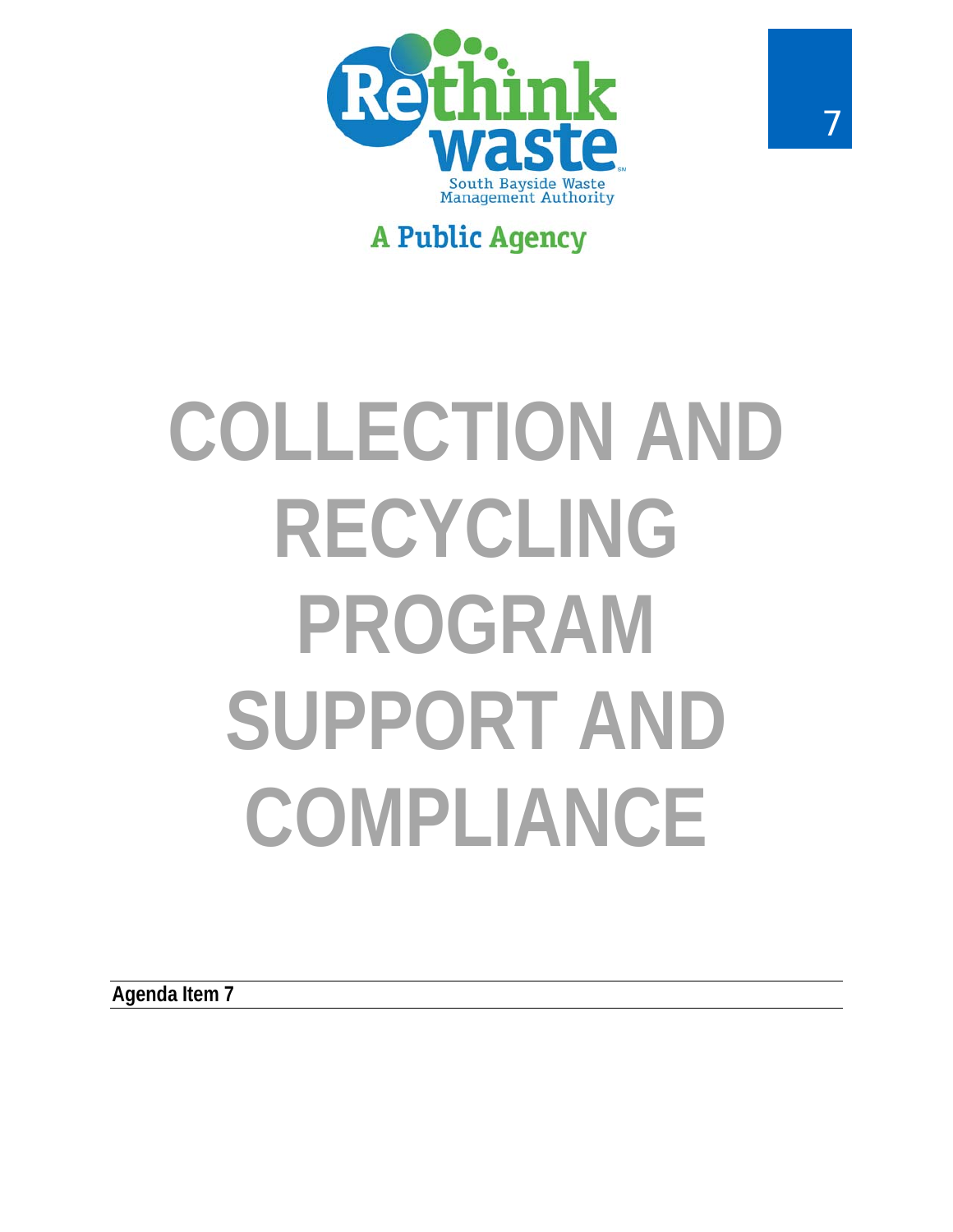

### **STAFF REPORT**

| To:      | <b>SBWMA Board Members</b>                                                          |
|----------|-------------------------------------------------------------------------------------|
| From:    | Hilary Gans, Sr. Contracts and Operations Manager                                   |
| Date:    | March 22, 2018 Board of Directors Meeting                                           |
| Subject: | Resolution Approving a Change to the Collection Franchise Agreement's Contamination |
|          | <b>Survey and Disincentive Program</b>                                              |

#### **Recommendation**

It is recommended that the SBWMA Board of Directors approve Resolution No. 2018-13 attached hereto authorizing the following action: **Resolution Approving A Change to the Collection Franchise Agreement's Contamination Survey and Disincentive Program.**

#### **Summary**

During the Franchise Agreement extension process, Staff heard from TAC and Board members that the cost and effort of contact oversight should be reduced where possible. In the Extended Franchise Agreement, the frequency of the Contamination Monitoring has been changed from bi-annually to an as-needed basis. Staff is seeking Board approval to adjust the frequency of contamination monitoring in the current Franchise Agreement term from bi-annually to an as-needed basis for the remaining years of the Agreement (through December 31, 2020).

#### **Analysis**

Give the consistency of the recyclable materials collected by Recology over the past several years, Staff feels that there is no justifiable reason to pay a consultant to continue with bi-annual contamination monitoring services, but rather sampling should be switched to an as-needed basis. Furthermore, the associated incentive/disincentive program should be suspended until and unless there is degradation in the quality of the recyclable or compostable materials collected. If approved, this change will essentially allow the market to determine the acceptable quality levels for these materials. If there's a contamination problem flagged, Staff will engage appropriate monitoring measures to properly remedy the issue. If there is a continuation of the current scenario in which there's been an absence of contamination findings, then the Agency does not expend unwarranted funds in this regard. The rationale for this change includes:

- Reduce the cost of contamination sampling from a current cost of ~\$100K per year.
- ‐ Reduce the contract administrative burden for agency staff and Recology.
- ‐ Consistency with the terms of the new Franchise Agreement Extension.

#### **Background**

The Quarterly Contamination Monitoring program in the Franchise Agreement and associated Incentive/Disincentive program was developed to ensure that the Collection Contractor put forth sufficient effort to ensure that the different recycling streams (residential/commercial and recycling/organics) were free of excessive contamination. Since Recology is on the front-line, deals directly with customers, and has staff and budget dedicated to recycling program maintenance; it was felt that the company should be financially incentivized to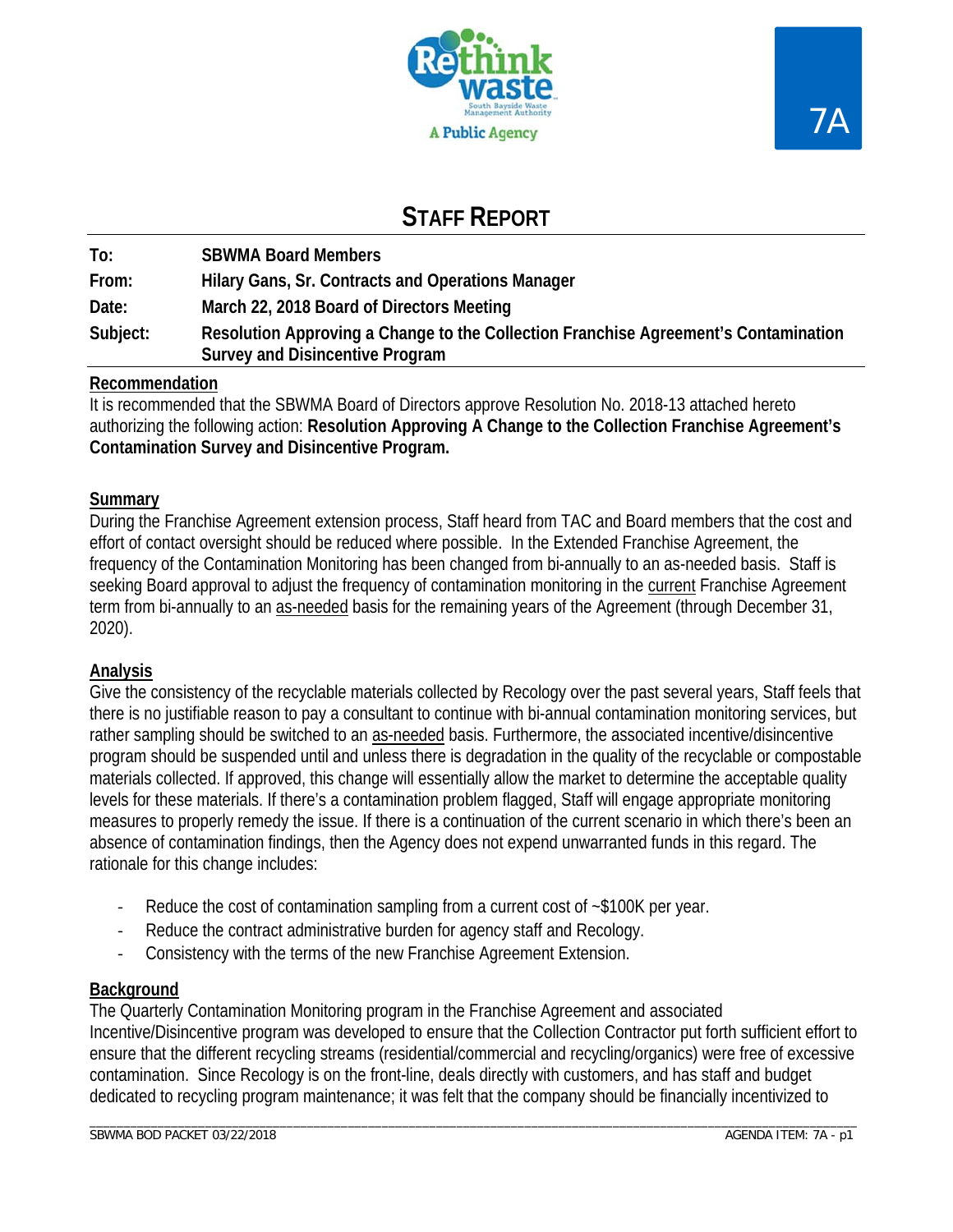maintaining customer compliance with the guidelines of the recycling programs (i.e., through direct customer communications and "non-collection" notices). Specifically, the incentive/disincentive program is tied to a specific contamination levels – if the contamination for a specific quarter of the year is above the allowable threshold, there is a financial penalty to Recology and there is a corresponding incentive paid to Recology by the SBWMA if contamination is below the threshold level. Over the past several years there has been small amounts of incentive/disincentive payments exchanged between the SBWMA and Recology (e.g., the disincentive payment to the SBWMA by Recology totaled \$5,546 in 2016 and \$0 in 2015).

In the past the SBWMA has spent between \$100K - \$200K per year (\$50K per quarterly sampling) on consulting services to sample the contamination levels in the recycling and organics streams. In 2015 the Board decided that the cost of contamination monitoring was not warranted and elected to reduce the frequency of sampling from quarterly to bi-annually.

#### **Fiscal Impact**

The Contamination survey cost the Agency \$50K per survey event and is conducted two times per year. Assuming that contamination levels do not change and that the survey is not needed, the agency will save \$100K per year.

*Attachments:*  Resolution 2018-13